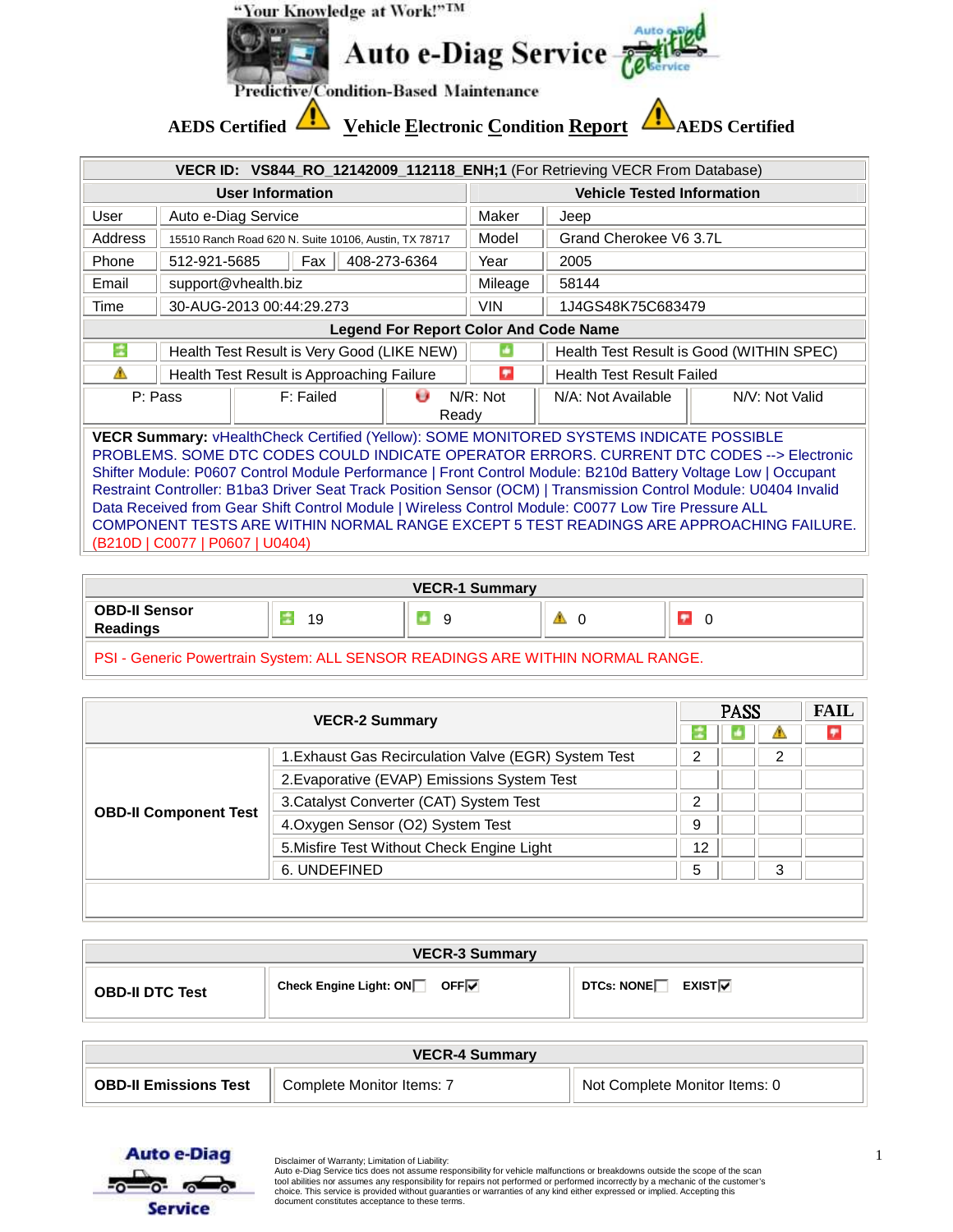"Your Knowledge at Work!"IM



**Predictive/Condition-Based Maintenance** 

**Disclaimer** 

A vehicle must operate until all of the readiness monitors have been run to know if there is an emission problem. If the battery is disconnected or the trouble codes are cleared, results will not be valid unless the readiness monitor is "complete". The vehicle must be running at operational temperature for at least 3 minutes to collect valid OBD II data PIDs.

|                  | <b>VECR-1 for OBD-II Sensor Readings</b>          |               |                        |   |                    |                   |                   |  |
|------------------|---------------------------------------------------|---------------|------------------------|---|--------------------|-------------------|-------------------|--|
|                  | <b>PSI - Generic Powertrain OBD II Parameters</b> | <b>Status</b> | <b>Operating Range</b> |   | <b>Measurement</b> | <b>Lower Spec</b> | <b>Upper Spec</b> |  |
| $\boldsymbol{l}$ | ABS. THROTTLE POS. (%)                            | ø             | $\ast$                 |   | #14                | $\overline{0}$    | 100               |  |
| $\boldsymbol{2}$ | <b>ABSOLUTE LOAD VALUE (%)</b>                    | 滥             | ×                      |   | 24.21              | $\overline{0}$    | 100               |  |
| $\mathfrak{z}$   | <b>AMBIENT AIR TEMP. (F)</b>                      | ÷             |                        |   | 68                 | $-40$             | 260.6             |  |
| $\boldsymbol{4}$ | <b>B1S1 CATALYST TEMP. (F)</b>                    | ø             | ×                      |   | #989.09            | 100               | 9397.04           |  |
| 5                | B1S1 O2 FUEL TRIM (%)                             | 滥             |                        |   | $-0.61$            | $-60.156$         | 59.376            |  |
| 6                | <b>B1S1 O2 VOLTAGE (V)</b>                        | ż             |                        |   | 0.47               | 0.00              | 1.10              |  |
| $\overline{7}$   | <b>B1S2 CATALYST TEMP. (F)</b>                    | ď             | ×                      |   | #989.09            | 100               | 9397.04           |  |
| 8                | <b>B1S2 O2 VOLTAGE (V)</b>                        | ø             |                        |   | #0.78              | 0.00              | 1.10              |  |
| 9                | <b>B2S1 O2 FUEL TRIM (%)</b>                      | ÷             | ×                      |   | $-1.95$            | $-60.156$         | 59.376            |  |
| 10               | <b>B2S1 O2 VOLTAGE (V)</b>                        | ď             | ×                      |   | #0.36              | 0.00              | 1.10              |  |
| 11               | <b>B2S2 O2 VOLTAGE (V)</b>                        | ø             |                        |   | #0.78              | 0.00              | 1.10              |  |
| 12               | <b>BAROMETRIC PRES. (IN.HG)</b>                   | ÷             |                        |   | 29.2               | 20                | 32                |  |
| 13               | <b>CALCULATED LOAD (%)</b>                        | ø             | ×                      |   | #31                | $\overline{0}$    | 100               |  |
| 14               | COM. EQUIV. RATIO (LAM)                           | ÷             |                        | × | $\mathbf{1}$       | 0.000             | 1.1               |  |
| 15               | COM. EVAP. PURGE (%)                              | 滥             | ×                      |   | 29.71              | $\overline{0}$    | 100               |  |
| 16               | <b>CONTROL MODULE V. (V)</b>                      | ÷             |                        |   | 14.06              | 0.00              | 65.54             |  |
| 17               | <b>COOLANT TEMPERATURE (F)</b>                    | Ŧ             | ×                      |   | #163.14            | 30                | 240               |  |
| 18               | <b>ENGINE RPM (R/MIN)</b>                         | ż             | $\ast$                 |   | 665.64             | $\overline{0}$    | 8200              |  |
| 19               | FUEL LEVEL INPUT (%)                              | 滥             | P                      |   | $\overline{0}$     | $\mathbf{0}$      | 100               |  |
| 20               | IGN. TIMING ADV. C1 (DEG)                         | 滥             |                        |   | 9.61               | $-80$             | 80                |  |
| 21               | <b>INTAKE AIR TEMP. (F)</b>                       | ÷             |                        |   | 71.71              | $-40$             | 419               |  |
| 22               | <b>INTAKE MAN. ABS. PRES. (IN.HG)</b>             | a.            | ×                      |   | #10.88             | 0.0               | 75.2              |  |
| 23               | LONG TERM FT B1 (%)                               | ż             | ×                      |   | $\overline{0}$     | $-18$             | 18                |  |
| 24               | LONG TERM FT B2 (%)                               | ÷             | þ                      |   | 0.78               | $-18$             | 18                |  |
| 25               | REL. THROTTLE POS. (%)                            | ÷             |                        |   | $\overline{0}$     | $\overline{0}$    | 100               |  |
| 26               | <b>SHORT TERM FT B1 (%)</b>                       | ÷             |                        |   | $-0.72$            | $-18$             | 18                |  |
| 27               | <b>SHORT TERM FT B2 (%)</b>                       | ÷             |                        |   | $-3.29$            | $-18$             | 18                |  |
| 28               | <b>VEHICLE SPEED (MPH)</b>                        | ż             |                        |   | $\overline{0}$     | $\mathbf{0}$      | 255               |  |
| 29               | <b>PSI - Generic Powertrain OBD II Parameters</b> | <b>Status</b> | <b>Operating Range</b> |   | Measurement        | Lower Spec        | <b>Upper Spec</b> |  |

| VECR-2 for OBD-II Component Test |                                                                        |  |  |  |
|----------------------------------|------------------------------------------------------------------------|--|--|--|
|                                  | <b>Test Item 1</b>   Exhaust Gas Recirculation Value (EGR) System Test |  |  |  |



 $\frac{1}{\sqrt{2}}$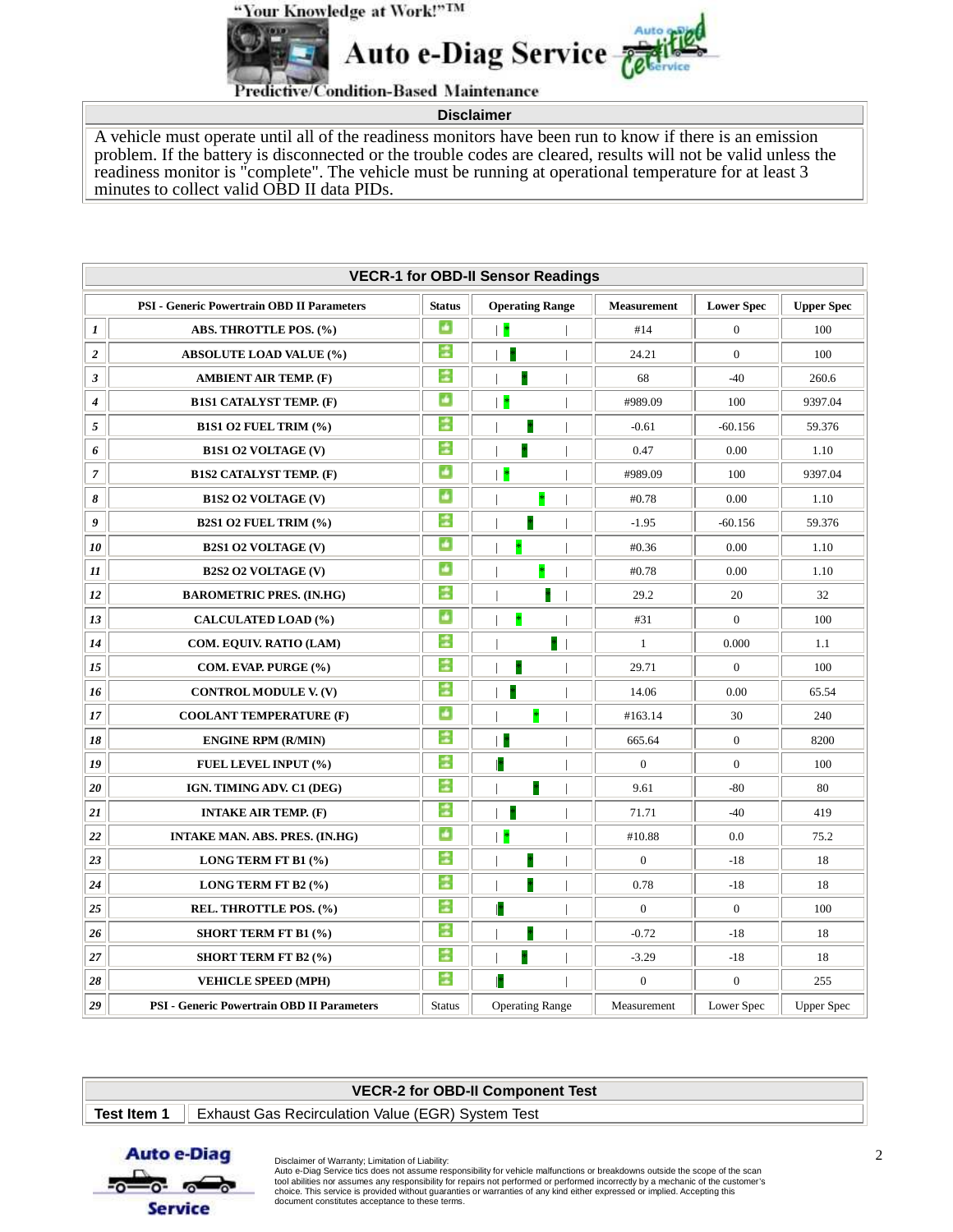## "Your Knowledge at Work!"IM





Predictive/Condition-Based Maintenance

|                                                      | <b>Test Item 2</b> | Evaporative (EVAP) Emissions System Test                                                     |               |                    |              |             |                      |                             |          |
|------------------------------------------------------|--------------------|----------------------------------------------------------------------------------------------|---------------|--------------------|--------------|-------------|----------------------|-----------------------------|----------|
|                                                      | <b>Test Item 3</b> | Catalyst Converter (CAT) System Test                                                         |               |                    |              |             |                      |                             |          |
| <b>Test Item 4</b><br>Oxygen Sensor (O2) System Test |                    |                                                                                              |               |                    |              |             |                      |                             |          |
|                                                      | <b>Test Item 5</b> | Misfire Test Without Check Engine Light                                                      |               |                    |              |             |                      |                             |          |
|                                                      | <b>Comp Test</b>   | <b>Monitored Test Results (Mode \$06)</b>                                                    | <b>Status</b> | Operating<br>Range | P/F          | Measurement | Lower<br><b>Spec</b> | <b>Upper</b><br><b>Spec</b> | Unit     |
| 1                                                    | <b>EGR</b>         | (\$41) EGR System Monitoring (\$98) Undocumented CID                                         | А             | $*$                | << 5K        | 65535.000   | 12000.000            | 65535.000                   | Unitless |
| $\boldsymbol{2}$                                     | <b>EGR</b>         | (\$42) EGR System Monitoring (\$98) EGR Monitor Engine<br><b>RPM Roughness Counter</b>       | Δ             | $*$                | << 5K        | 65535.000   | 12000.000            | 65535.000                   | Count    |
| 3                                                    | <b>EGR</b>         | (\$41) EGR System Monitoring (\$97) Undocumented CID                                         | ÷             |                    | $\, {\bf P}$ | 6.000       | 0.000                | 16.500                      | C        |
| $\boldsymbol{4}$                                     | EGR                | (\$42) EGR System Monitoring (\$97) EGR Monitor Engine<br><b>RPM Roughness Counter</b>       | ÷             |                    | P            | 5.000       | 0.000                | 16.500                      | Count    |
| $\sqrt{5}$                                           | <b>CAT</b>         | (\$21) Catalyst Monitoring (\$92) Catalyst 1/1 Switch<br>Frequency Ratio                     | ÷             |                    | P            | 0.000       | 0.000                | 0.100                       | %        |
| 6                                                    | <b>CAT</b>         | (\$22) Catalyst Monitoring (\$92) Catalyst 2/1 Switch<br>Frequency Ratio                     | 滥             |                    | P            | 0.000       | 0.000                | 0.100                       | $\%$     |
| $\overline{7}$                                       | <b>O2</b>          | (\$02) Oxygen Sensor Heater Monitoring (\$07) Exhaust<br>Gas Sensor Monitor Bank 1, Sensor 2 | ÷             | ×                  | ${\bf P}$    | 0.313       | 0.000                | 0.313                       | V        |
| 8                                                    | <b>O2</b>          | (\$02) Oxygen Sensor Heater Monitoring (\$08) Exhaust<br>Gas Sensor Monitor Bank 1, Sensor 2 | ÷             |                    | ${\bf P}$    | 0.764       | 0.607                | 65.535                      | V        |
| 9                                                    | <b>O2</b>          | (\$06) Oxygen Sensor Heater Monitoring (\$07) Exhaust<br>Gas Sensor Monitor Bank 2, Sensor 2 | ÷             | ×                  | ${\bf P}$    | 0.313       | 0.000                | 0.313                       | V        |
| 10                                                   | <b>O2</b>          | (\$06) Oxygen Sensor Heater Monitoring (\$08) Exhaust<br>Gas Sensor Monitor Bank 2, Sensor 2 | ÷             |                    | P            | 0.745       | 0.607                | 65.535                      | V        |
| 11                                                   | <b>O2</b>          | (\$39) Oxygen Sensor Heater Monitoring (\$87) Undocumented<br>$\overline{\rm CID}$           | 滥             |                    | ${\bf P}$    | 0.000       | 0.000                | 65535                       | Unitless |
| 12                                                   | <b>O2</b>          | (\$3A) Oxygen Sensor Heater Monitoring (\$87) Undocumented<br>$\rm CID$                      | ÷             |                    | P            | 781.000     | 781.000              | 65535.000                   | Unitless |
| 13                                                   | <b>O2</b>          | (\$3C) Oxygen Sensor Heater Monitoring (\$85) O2 Heater<br>2/2 Delta Voltage                 | ÷             |                    | P            | 0.000       | 0.000                | 65535                       | mV       |
| 14                                                   | <b>O2</b>          | (\$3C) Oxygen Sensor Heater Monitoring (\$86) O2 Heater<br>2/2 Delta Voltage                 | ÷             |                    | P            | 0.000       | 0.000                | 65535                       | mV       |
| 15                                                   | <b>O2</b>          | (\$3C) Oxygen Sensor Heater Monitoring (\$90) O2 Heater<br>2/2 Delta Voltage                 |               | 保<br>$\mathbf{I}$  | $\, {\bf P}$ | 0.000       | 0.000                | 65535                       | mV       |
| $\vert$ 16                                           | <b>MISFIRE</b>     | (\$A2) Misfire Monitoring (\$0B) Misfire Cylinder 1 Data                                     | ÷             |                    | P            | 0.000       | 0.000                | 65535.000                   | Counts   |
| 17                                                   | <b>MISFIRE</b>     | (\$A2) Misfire Monitoring (\$0C) Misfire Cylinder 1 Data                                     | ÷             |                    | P            | 0.000       | 0.000                | 65535.000                   | Counts   |
| 18                                                   | <b>MISFIRE</b>     | (\$A3) Misfire Monitoring (\$0B) Misfire Cylinder 2 Data                                     | ÷             |                    | P            | 0.000       | 0.000                | 65535.000                   | Counts   |
| 19                                                   | <b>MISFIRE</b>     | (\$A3) Misfire Monitoring (\$0C) Misfire Cylinder 2 Data                                     | ÷             |                    | P            | 0.000       | 0.000                | 65535.000                   | Counts   |
| 20                                                   | <b>MISFIRE</b>     | (\$A4) Misfire Monitoring (\$0B) Misfire Cylinder 3 Data                                     | ÷             |                    | P            | 0.000       | 0.000                | 65535.000                   | Counts   |
| 21                                                   | <b>MISFIRE</b>     | (\$A4) Misfire Monitoring (\$0C) Misfire Cylinder 3 Data                                     | ÷             |                    | P            | 0.000       | 0.000                | 65535.000                   | Counts   |
| 22                                                   | <b>MISFIRE</b>     | (\$A5) Misfire Monitoring (\$0B) Misfire Cylinder 4 Data                                     | ÷             |                    | P            | 0.000       | 0.000                | 65535.000                   | Counts   |
| 23                                                   | <b>MISFIRE</b>     | (\$A5) Misfire Monitoring (\$0C) Misfire Cylinder 4 Data                                     |               |                    | P            | 0.000       | 0.000                | 65535.000                   | Counts   |
| 24                                                   | <b>MISFIRE</b>     | (\$A6) Misfire Monitoring (\$0B) Misfire Cylinder 5 Data                                     | ÷             |                    | P            | 0.000       | 0.000                | 65535.000                   | Counts   |
| 25                                                   | <b>MISFIRE</b>     | (\$A6) Misfire Monitoring (\$0C) Misfire Cylinder 5 Data                                     | ÷             |                    | P            | 0.000       | 0.000                | 65535.000                   | Counts   |
| 26                                                   | <b>MISFIRE</b>     | (\$A7) Misfire Monitoring (\$0B) Misfire Cylinder 6 Data                                     |               |                    | P            | 0.000       | 0.000                | 65535.000                   | Counts   |
| 27                                                   | <b>MISFIRE</b>     | (\$A7) Misfire Monitoring (\$0C) Misfire Cylinder 6 Data                                     |               |                    | P            | 0.000       | 0.000                | 65535.000                   | Counts   |
|                                                      | 28 UNDEFINED       | (\$01) (\$91) Undocumented CID                                                               |               |                    | $\mathbf{P}$ | 2.140       | 0.800                | 655.350                     | %        |

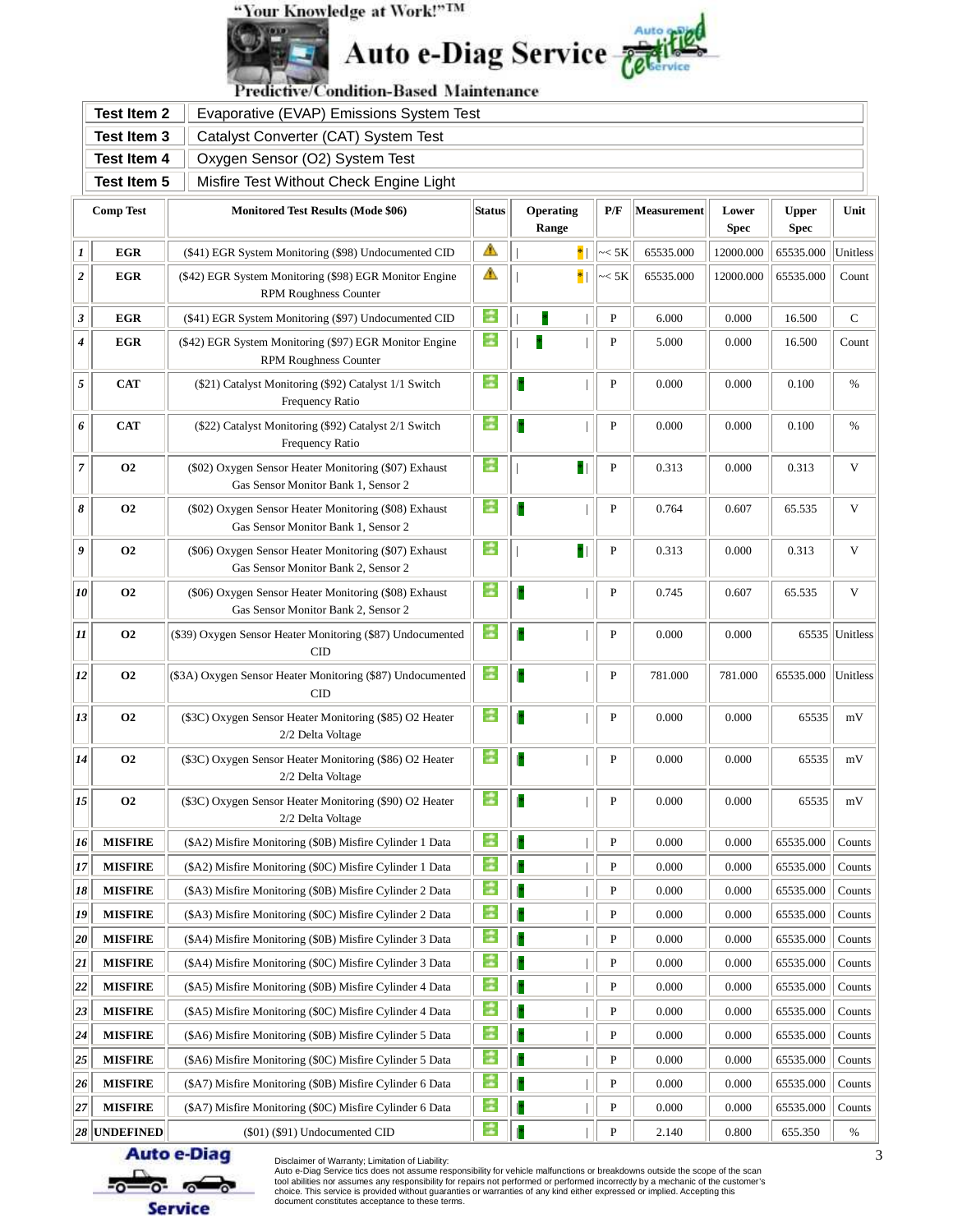



| Predictive/Condition-Based Maintenance |  |  |
|----------------------------------------|--|--|
| $(S05)$ (\$91) Undocumented CID        |  |  |
|                                        |  |  |

|    | 29 UNDEFINED     | $(\$05)$ $(\$91)$ Undocumented CID |             |                          | D   | 2.000                               | 0.800     | 655.350             | %                 |
|----|------------------|------------------------------------|-------------|--------------------------|-----|-------------------------------------|-----------|---------------------|-------------------|
|    | 30 UNDEFINED     | (\$3D) (\$83) Undocumented CID     |             |                          | D   | 000.1                               | 1.000     | 65535.000   Boolean |                   |
|    | 31 UNDEFINED     | (\$3D) (\$84) Undocumented CID     | <u> 190</u> |                          |     | 0.035                               | 0.061     | 100.006             | %                 |
|    | 32 UNDEFINED     | (\$45) (\$97) Undocumented CID     |             |                          | D   | 6.000                               | 0.000     | 16.500              | C                 |
|    | 33 UNDEFINED     | $(\$45)$ $(\$98)$ Undocumented CID |             |                          | D   | 65535.000                           | 12000.000 | 65535.000           | <b>I</b> Unitless |
|    | 34 UNDEFINED     | (\$46) (\$97) Undocumented CID     |             |                          | D   | 11.000                              | 0.000     | 16.500              | C                 |
|    | 35 UNDEFINED     | (\$46) (\$98) Undocumented CID     |             |                          | P   | 65535.000                           | 12000.000 | 65535.000           | <b>Unitless</b>   |
| 36 | <b>Comp Test</b> | Monitored Test Results (Mode \$06) |             | Status   Operating Range | P/F | Measurement  Lower Spec  Upper Spec |           |                     | Unit              |

## **VECR-3 for OBD-II Diagnostic Trouble Code Test**

1. Check Engine Light: ON**N** OFF<sub>IV</sub>

2. Generic Powertrain Test (Hard Failures and Pending Codes)

## DTC CODES EXIST

|                  | <b>Freeze Frame (Frame 0)</b>         |                                                              |  |  |  |
|------------------|---------------------------------------|--------------------------------------------------------------|--|--|--|
|                  | <b>Vehicle Specifics</b>              | <b>Test Results</b>                                          |  |  |  |
| $\boldsymbol{l}$ | <b>Generic Powertrain</b>             | No diagnostic codes retrieved                                |  |  |  |
| $\boldsymbol{2}$ | <b>Enhanced Powertrain</b>            | No diagnostic codes retrieved                                |  |  |  |
| 3                | Anti-Lock Brake System                | No diagnostic codes retrieved                                |  |  |  |
| 4                | Audio Amplifier                       | No diagnostic codes retrieved                                |  |  |  |
| 5                | <b>Auto Highbeam Module</b>           | No diagnostic codes retrieved                                |  |  |  |
| 6                | <b>Cabin Compartment Node</b>         | No diagnostic codes retrieved                                |  |  |  |
| 7                | <b>Climate Control</b>                | No diagnostic codes retrieved                                |  |  |  |
| 8                | <b>Driver Door Module</b>             | No diagnostic codes retrieved                                |  |  |  |
| 9                | <b>Electronic Overhead Module</b>     | No diagnostic codes retrieved                                |  |  |  |
| 10               | <b>Electronic Shifter Module</b>      | P0607<br><b>Control Module Performance</b>                   |  |  |  |
| 11               | <b>Final Drive Control Module</b>     | No diagnostic codes retrieved                                |  |  |  |
| 12               | <b>Front Control Module</b>           | <b>B210d</b><br><b>Battery Voltage Low</b>                   |  |  |  |
| 13               | <b>Hands Free Module</b>              | No diagnostic codes retrieved                                |  |  |  |
| 14               | <b>Heated Seat Module</b>             | No diagnostic codes retrieved                                |  |  |  |
| 15               | <b>Intrusion Transceiver Module</b>   | No diagnostic codes retrieved                                |  |  |  |
| 16               | <b>Light/Rain Sensor Module</b>       | No diagnostic codes retrieved                                |  |  |  |
| 17               | Master Audio Unit - Radio             | No diagnostic codes retrieved                                |  |  |  |
| 18               | <b>Memory Seat Module</b>             | No diagnostic codes retrieved                                |  |  |  |
| 19               | <b>Occupant Classification Module</b> | No diagnostic codes retrieved                                |  |  |  |
| 20               | <b>Occupant Restraint Controller</b>  | Driver Seat Track Position Sensor (OCM)<br>B <sub>1ba3</sub> |  |  |  |
| 21               | <b>Parktronics Module</b>             | No diagnostic codes retrieved                                |  |  |  |
| 22               | <b>Passenger Door Module</b>          | No diagnostic codes retrieved                                |  |  |  |
| 23               | Satellite Radio                       | No diagnostic codes retrieved                                |  |  |  |



Disclaimer of Warranty; Limitation of Liability:<br>Auto e-Diag Service tics does not assume responsibility for vehicle malfunctions or breakdowns outside the scope of the scan<br>tool abilities nor assumes any responsibility fo document constitutes acceptance to these terms.